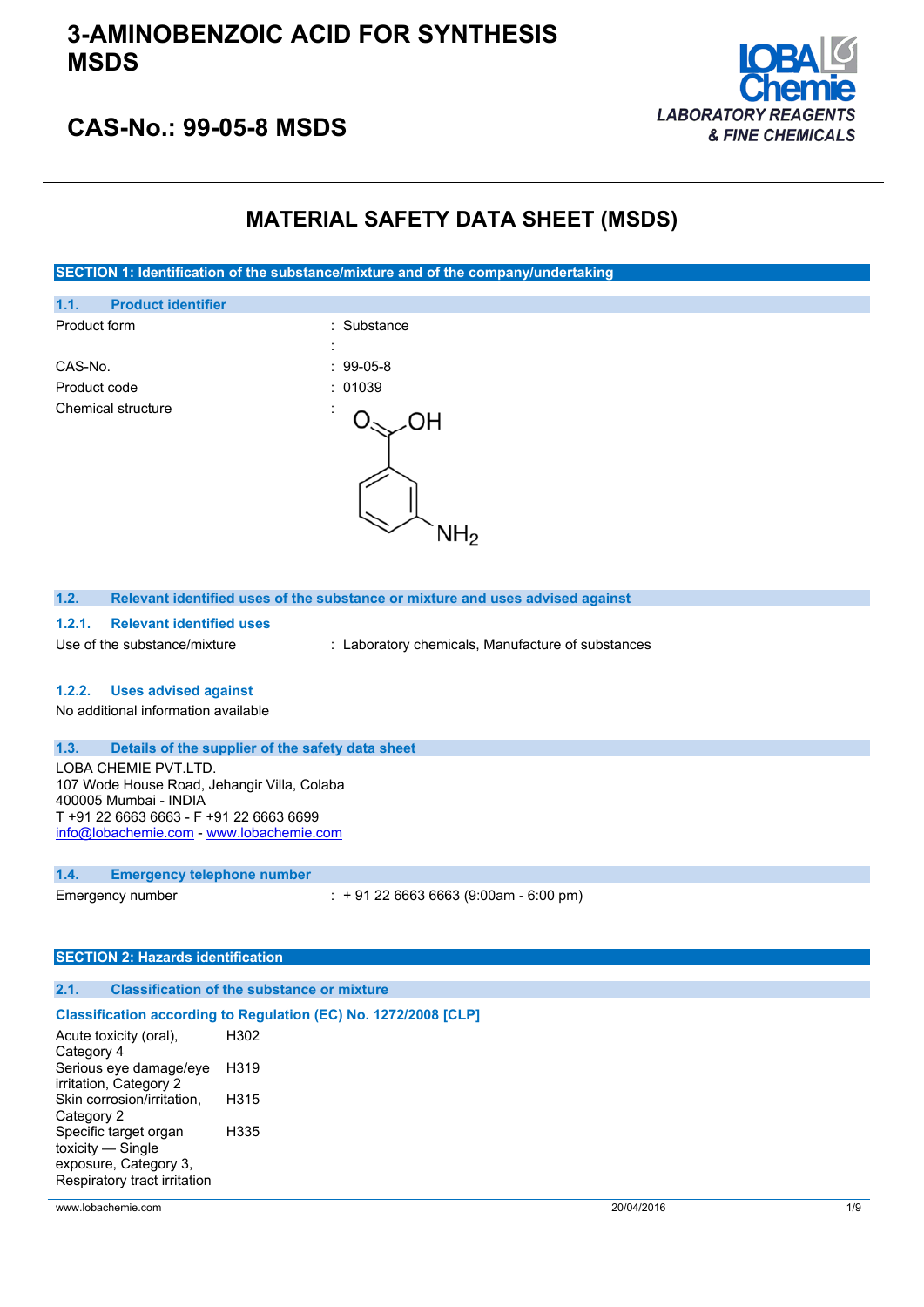Safety Data Sheet

according to Regulation (EC) No. 1907/2006 (REACH) with its amendment Regulation (EU) 2015/830

Full text of hazard classes and H-statements : see section 16

**Classification according to Directive 67/548/EEC [DSD] or 1999/45/EC [DPD]** Xn; R22 Xi; R36/37/38 Full text of R-phrases: see section 16

**Adverse physicochemical, human health and environmental effects** No additional information available

| 2.2. | <b>Label elements</b>                                      |                                                                                                                                                                                                            |
|------|------------------------------------------------------------|------------------------------------------------------------------------------------------------------------------------------------------------------------------------------------------------------------|
|      | Labelling according to Regulation (EC) No. 1272/2008 [CLP] |                                                                                                                                                                                                            |
|      | Hazard pictograms (CLP)                                    | GHS07                                                                                                                                                                                                      |
|      | Signal word (CLP)                                          | : Warning                                                                                                                                                                                                  |
|      | Hazard statements (CLP)                                    | $\therefore$ H302 - Harmful if swallowed.<br>H315 - Causes skin irritation.<br>H319 - Causes serious eye irritation.<br>H335 - May cause respiratory irritation.                                           |
|      | Precautionary statements (CLP)                             | : P261 - Avoid breathing vapours, dust, fume, gas.<br>P305+P351+P338 - IF IN EYES: Rinse cautiously with water for several minutes.<br>Remove contact lenses, if present and easy to do. Continue rinsing. |

#### **2.3. Other hazards**

No additional information available

| <b>SECTION 3: Composition/information on ingredients</b> |                   |                                         |
|----------------------------------------------------------|-------------------|-----------------------------------------|
|                                                          |                   |                                         |
| 3.1.                                                     | <b>Substances</b> |                                         |
| Name                                                     |                   | $\pm$ 3-AMINOBENZOIC ACID FOR SYNTHESIS |
| CAS-No.                                                  |                   | : 99-05-8                               |
|                                                          |                   |                                         |

Full text of R- and H-statements: see section 16

Not applicable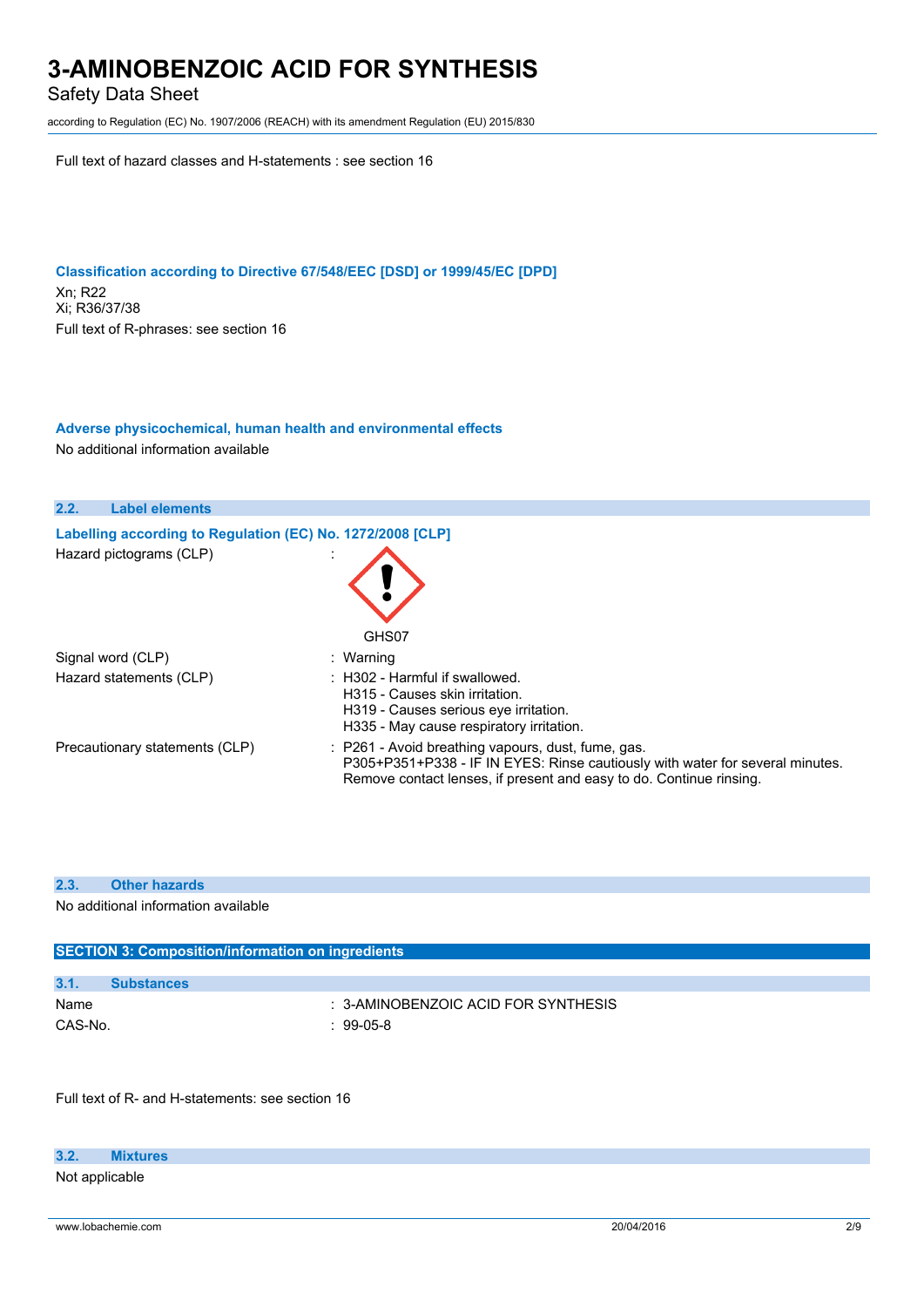Safety Data Sheet

| <b>SECTION 4: First aid measures</b>                                |                                                                                                                                                       |
|---------------------------------------------------------------------|-------------------------------------------------------------------------------------------------------------------------------------------------------|
| 4.1.<br><b>Description of first aid measures</b>                    |                                                                                                                                                       |
| First-aid measures after inhalation                                 | : Remove person to fresh air and keep comfortable for breathing. Call a POISON<br>CENTER/doctor if you feel unwell.                                   |
| First-aid measures after skin contact                               | : Wash with plenty of water/ Wash contaminated clothing before reuse. Get<br>medical advice/attention.                                                |
| First-aid measures after eye contact                                | Rinse cautiously with water for several minutes. Remove contact lenses, if present<br>and easy to do. Continue rinsing. Get medical advice/attention. |
| First-aid measures after ingestion                                  | : Rinse mouth. Call a POISON CENTER/doctor if you feel unwell.                                                                                        |
| 4.2.<br>Most important symptoms and effects, both acute and delayed |                                                                                                                                                       |
| Symptoms/effects after inhalation                                   | : May cause respiratory irritation.                                                                                                                   |
| Symptoms/effects after skin contact                                 | : Causes skin irritation.                                                                                                                             |
| Symptoms/effects after eye contact                                  | : Causes serious eye irritation.                                                                                                                      |
| Symptoms/effects after ingestion                                    | : Swallowing a small quantity of this material will result in serious health hazard.                                                                  |
| 4.3.                                                                | Indication of any immediate medical attention and special treatment needed                                                                            |
| Treat symptomatically.                                              |                                                                                                                                                       |
| <b>SECTION 5: Firefighting measures</b>                             |                                                                                                                                                       |
| 5.1.<br><b>Extinguishing media</b>                                  |                                                                                                                                                       |
| Suitable extinguishing media                                        | : Carbon dioxide. Dry powder. Foam. Water spray.                                                                                                      |
| Unsuitable extinguishing media                                      | : Do not use extinguishing media containing water.                                                                                                    |
|                                                                     |                                                                                                                                                       |
| 5.2.<br>Special hazards arising from the substance or mixture       |                                                                                                                                                       |
| No additional information available                                 |                                                                                                                                                       |
| 5.3.<br><b>Advice for firefighters</b>                              |                                                                                                                                                       |
| Protection during firefighting                                      | : Do not enter fire area without proper protective equipment, including respiratory                                                                   |
|                                                                     | protection.                                                                                                                                           |
| <b>SECTION 6: Accidental release measures</b>                       |                                                                                                                                                       |
| 6.1.                                                                | Personal precautions, protective equipment and emergency procedures                                                                                   |
| 6.1.1.<br>For non-emergency personnel                               |                                                                                                                                                       |
| <b>Emergency procedures</b>                                         | Evacuate unnecessary personnel.                                                                                                                       |
|                                                                     |                                                                                                                                                       |
| 6.1.2.<br><b>For emergency responders</b>                           |                                                                                                                                                       |
| Protective equipment                                                | : Use personal protective equipment as required.                                                                                                      |
| <b>Emergency procedures</b>                                         | : Ventilate area.                                                                                                                                     |
| 6.2.<br><b>Environmental precautions</b>                            |                                                                                                                                                       |
| Avoid release to the environment.                                   |                                                                                                                                                       |
| 6.3.<br>Methods and material for containment and cleaning up        |                                                                                                                                                       |
| Methods for cleaning up                                             | : Soak up spills with inert solids, such as clay or diatomaceous earth as soon as                                                                     |
|                                                                     | possible. On land, sweep or shovel into suitable containers.                                                                                          |
| <b>Reference to other sections</b><br>6.4.                          |                                                                                                                                                       |
| No additional information available                                 |                                                                                                                                                       |
| <b>SECTION 7: Handling and storage</b>                              |                                                                                                                                                       |
| 7.1.<br><b>Precautions for safe handling</b>                        |                                                                                                                                                       |
| Precautions for safe handling                                       | : Avoid contact with skin and eyes. Use only outdoors or in a well-ventilated area. Do                                                                |
|                                                                     | not breathe vapours.                                                                                                                                  |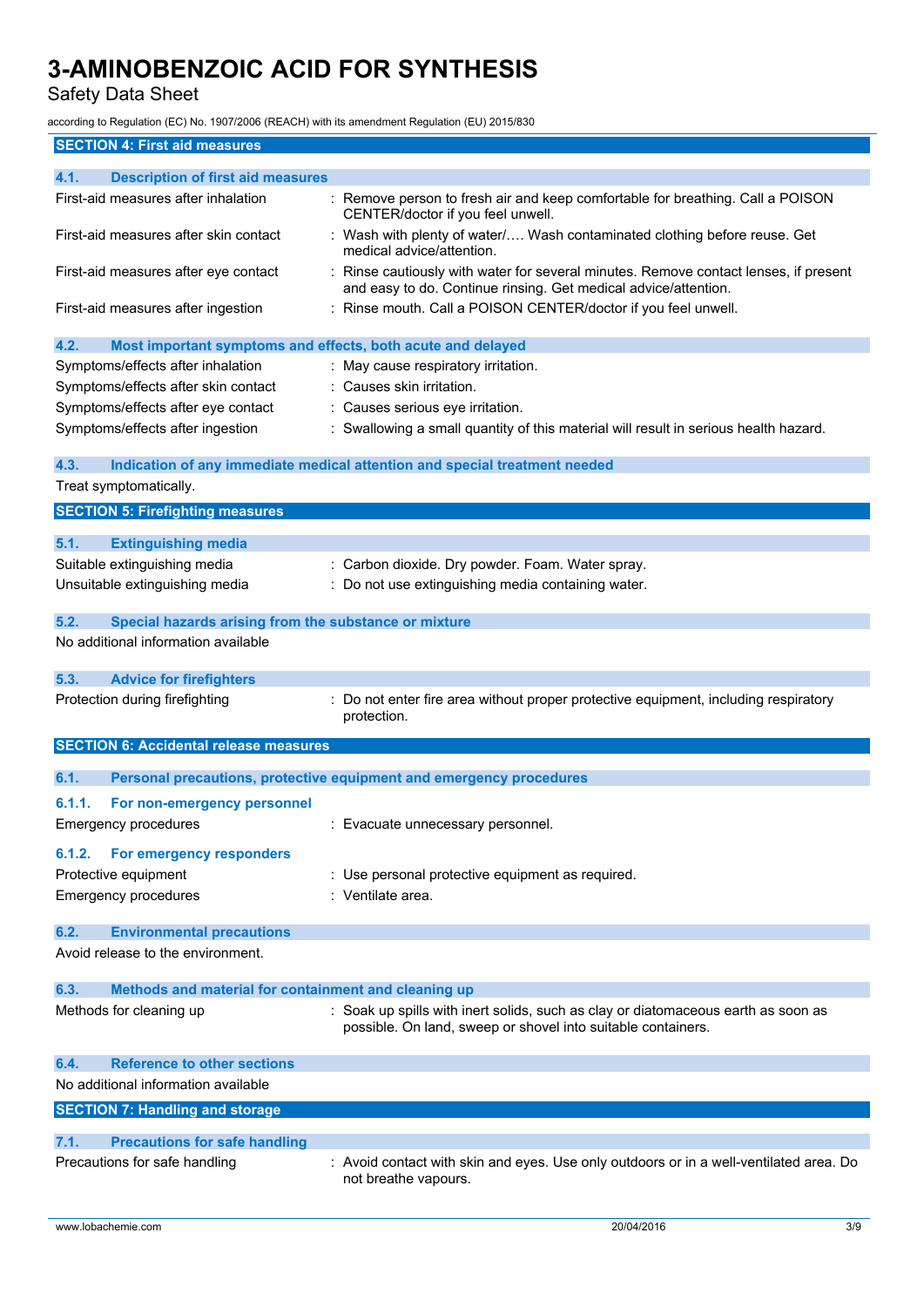Safety Data Sheet

| Hygiene measures   |                                                                     | : Do not eat, drink or smoke when using this product. Wash hands and other exposed<br>areas with mild soap and water before eating, drinking or smoking and when leaving<br>work. |
|--------------------|---------------------------------------------------------------------|-----------------------------------------------------------------------------------------------------------------------------------------------------------------------------------|
| 7.2.               | <b>Conditions for safe storage, including any incompatibilities</b> |                                                                                                                                                                                   |
| Storage conditions |                                                                     | : Keep container tightly closed. Store in a dry place.                                                                                                                            |
| 7.3.               | <b>Specific end use(s)</b>                                          |                                                                                                                                                                                   |
|                    | No additional information available                                 |                                                                                                                                                                                   |
|                    | <b>SECTION 8: Exposure controls/personal protection</b>             |                                                                                                                                                                                   |
| 8.1.               | <b>Control parameters</b>                                           |                                                                                                                                                                                   |
|                    | No additional information available                                 |                                                                                                                                                                                   |

| 8.2.<br><b>Exposure controls</b>                              |                                                                    |
|---------------------------------------------------------------|--------------------------------------------------------------------|
| Hand protection                                               | : Protective gloves                                                |
| Eye protection                                                | Chemical goggles or safety glasses                                 |
| Skin and body protection                                      | : Wear suitable protective clothing                                |
| Respiratory protection                                        | : [In case of inadequate ventilation] wear respiratory protection. |
| <b>SECTION 9: Physical and chemical properties</b>            |                                                                    |
| 9.1.<br>Information on basic physical and chemical properties |                                                                    |
| Physical state                                                | : Solid                                                            |
| Colour                                                        | : Pale pink colour.                                                |
| Odour                                                         | : odourless.                                                       |
| Odour threshold                                               | No data available                                                  |
| pH                                                            | : No data available                                                |
| Relative evaporation rate (butylacetate=1)                    | : No data available                                                |
| Melting point                                                 | : $174 - 178$ °C                                                   |
| Freezing point                                                | : No data available                                                |
| Boiling point                                                 | : No data available                                                |
| Flash point                                                   | : 150 °C                                                           |
| Auto-ignition temperature                                     | : No data available                                                |
| Decomposition temperature                                     | : No data available                                                |
| Flammability (solid, gas)                                     | : No data available                                                |
| Vapour pressure                                               | : No data available                                                |
| Relative vapour density at 20 °C                              | : No data available                                                |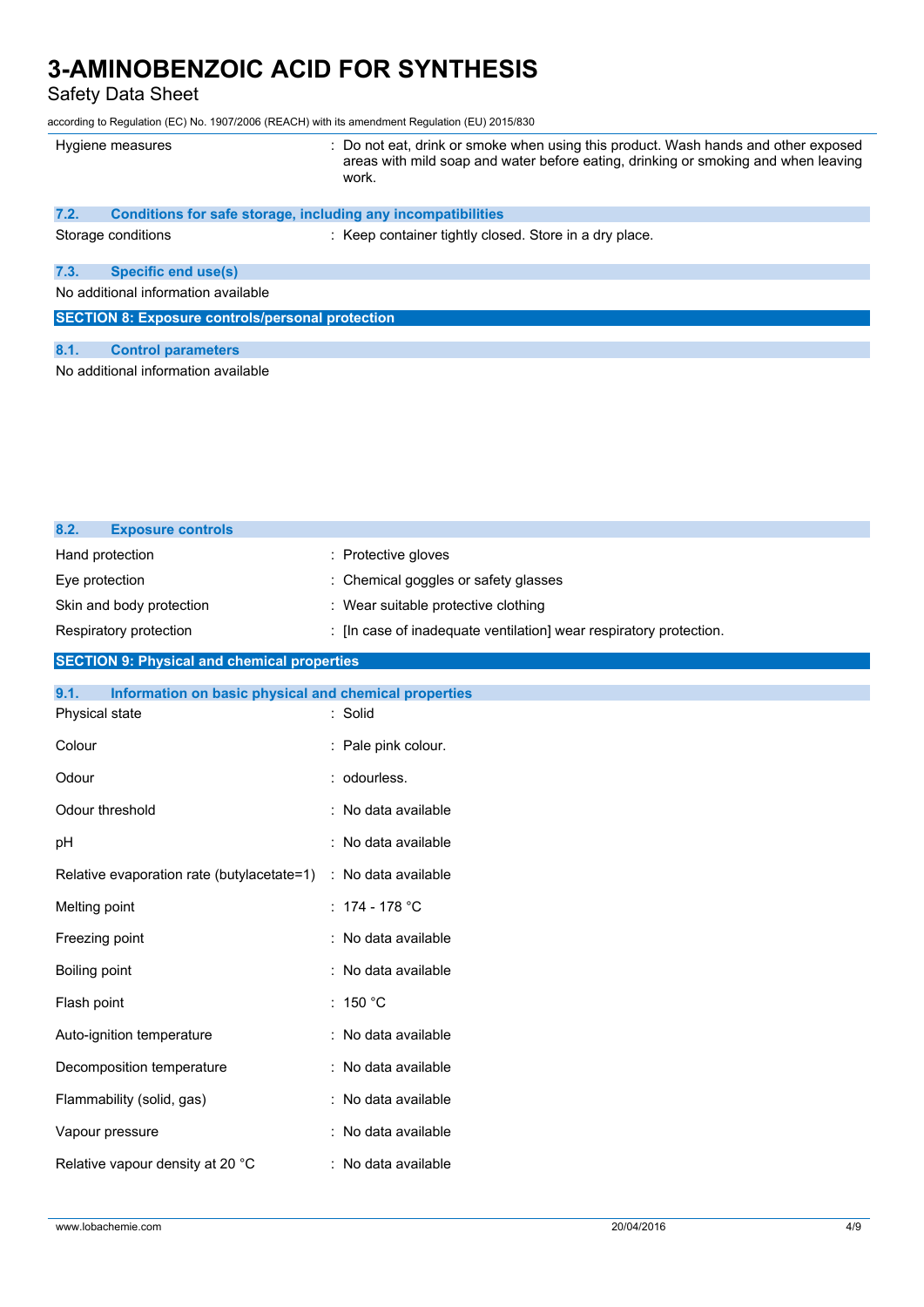## Safety Data Sheet

| Relative density            | : No data available                                             |
|-----------------------------|-----------------------------------------------------------------|
| Density<br>Solubility       | : 1.51 g/cm <sup>3</sup><br>: Water: Partially soluble in water |
| Log Pow                     | : 1.053                                                         |
| Viscosity, kinematic        | : No data available                                             |
| Viscosity, dynamic          | : No data available                                             |
| <b>Explosive properties</b> | : No data available                                             |
| Oxidising properties        | : No data available                                             |
| <b>Explosive limits</b>     | : No data available                                             |

| 9.2.           | <b>Other information</b>                     |                               |
|----------------|----------------------------------------------|-------------------------------|
|                | No additional information available          |                               |
|                | <b>SECTION 10: Stability and reactivity</b>  |                               |
|                |                                              |                               |
| 10.1.          | <b>Reactivity</b>                            |                               |
|                | No additional information available          |                               |
| 10.2.          | <b>Chemical stability</b>                    |                               |
|                | Stable under normal conditions.              |                               |
| 10.3.          | <b>Possibility of hazardous reactions</b>    |                               |
|                | No additional information available          |                               |
| 10.4.          | <b>Conditions to avoid</b>                   |                               |
|                | Direct sunlight. Air contact. Moisture.      |                               |
| 10.5.          | <b>Incompatible materials</b>                |                               |
|                | No additional information available          |                               |
| 10.6.          | <b>Hazardous decomposition products</b>      |                               |
|                | No additional information available          |                               |
|                | <b>SECTION 11: Toxicological information</b> |                               |
|                |                                              |                               |
| 11.1.          | Information on toxicological effects         |                               |
| Acute toxicity |                                              | : Oral: Harmful if swallowed. |

| Skin corrosion/irritation         | : Causes skin irritation.           |            |     |
|-----------------------------------|-------------------------------------|------------|-----|
| Serious eye damage/irritation     | : Causes serious eye irritation.    |            |     |
| Respiratory or skin sensitisation | : Not classified                    |            |     |
| Germ cell mutagenicity            | $:$ Not classified                  |            |     |
| Carcinogenicity                   | : Not classified                    |            |     |
| Reproductive toxicity             | : Not classified                    |            |     |
| STOT-single exposure              | : May cause respiratory irritation. |            |     |
| STOT-repeated exposure            | : Not classified                    |            |     |
| www.lobachemie.com                |                                     | 20/04/2016 | 5/9 |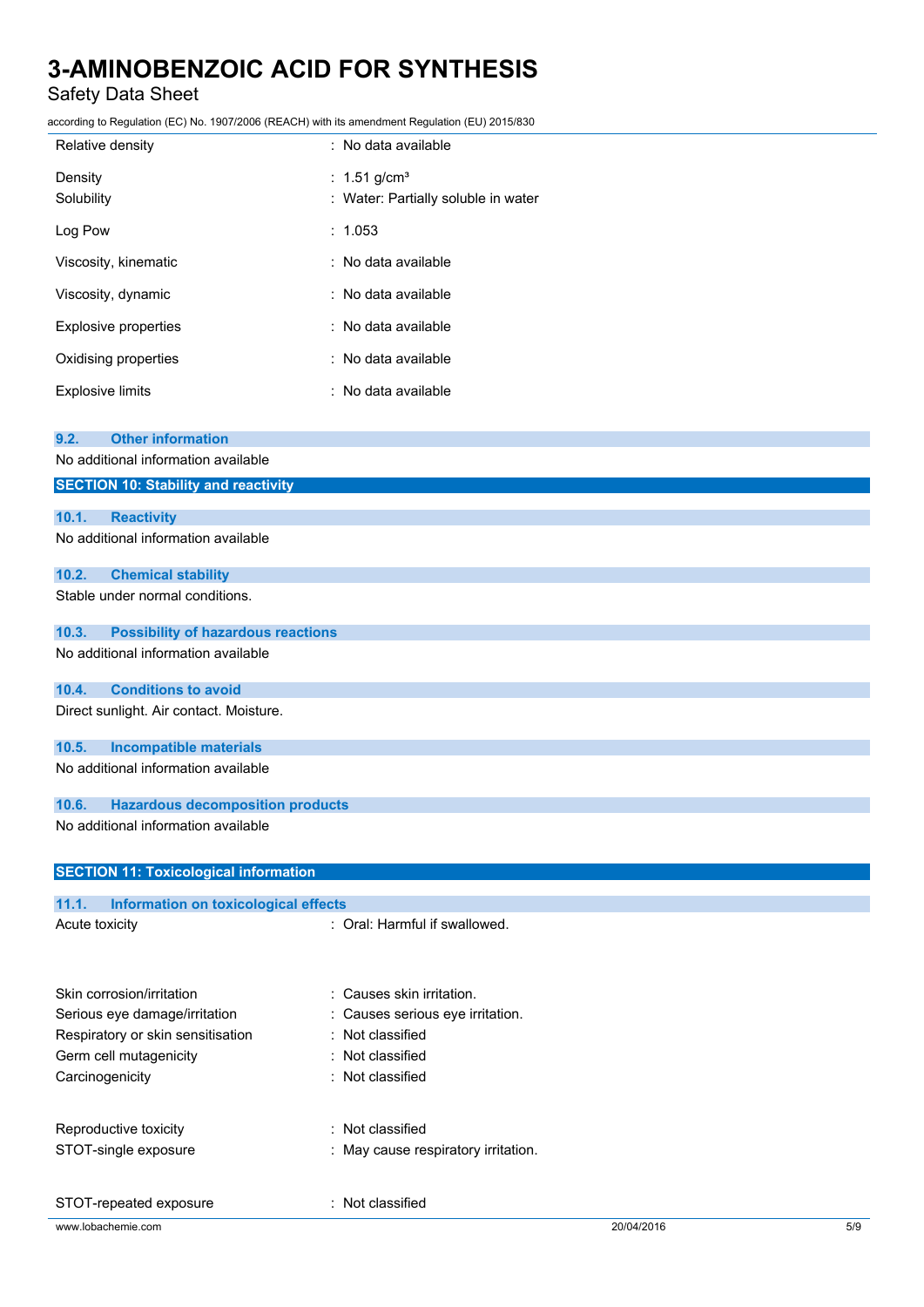Safety Data Sheet

| Aspiration hazard                                                                        | : Not classified                                                                                                                                                 |
|------------------------------------------------------------------------------------------|------------------------------------------------------------------------------------------------------------------------------------------------------------------|
| Potential adverse human health effects<br>and symptoms                                   | $\therefore$ Harmful if swallowed.                                                                                                                               |
| <b>SECTION 12: Ecological information</b>                                                |                                                                                                                                                                  |
| 12.1.<br><b>Toxicity</b>                                                                 |                                                                                                                                                                  |
| No additional information available                                                      |                                                                                                                                                                  |
| 12.2.<br><b>Persistence and degradability</b><br>No additional information available     |                                                                                                                                                                  |
| 12.3.<br><b>Bioaccumulative potential</b>                                                |                                                                                                                                                                  |
| 3-AMINOBENZOIC ACID FOR SYNTHESIS (99-05-8)                                              |                                                                                                                                                                  |
| Log Pow                                                                                  | 1.053                                                                                                                                                            |
|                                                                                          |                                                                                                                                                                  |
| 12.4.<br><b>Mobility in soil</b>                                                         |                                                                                                                                                                  |
| No additional information available                                                      |                                                                                                                                                                  |
| 12.5.<br><b>Results of PBT and vPvB assessment</b>                                       |                                                                                                                                                                  |
| No additional information available                                                      |                                                                                                                                                                  |
| 12.6.<br><b>Other adverse effects</b>                                                    |                                                                                                                                                                  |
| No additional information available                                                      |                                                                                                                                                                  |
| <b>SECTION 13: Disposal considerations</b>                                               |                                                                                                                                                                  |
|                                                                                          |                                                                                                                                                                  |
| 13.1.<br><b>Waste treatment methods</b><br>Product/Packaging disposal<br>recommendations | : Dispose of contents/container to hazardous or special waste collection point, in<br>accordance with local, regional, national and/or international regulation. |
| <b>SECTION 14: Transport information</b>                                                 |                                                                                                                                                                  |
| In accordance with ADR / RID / IMDG / IATA / ADN                                         |                                                                                                                                                                  |
| 14.1.<br><b>UN number</b>                                                                |                                                                                                                                                                  |
| UN-No. (ADR)                                                                             | : Not applicable                                                                                                                                                 |
| UN-No. (IMDG)                                                                            | : Not applicable                                                                                                                                                 |
| UN-No. (IATA)                                                                            | Not applicable                                                                                                                                                   |
| UN-No. (ADN)                                                                             | : Not applicable                                                                                                                                                 |
| UN-No. (RID)                                                                             | : Not applicable                                                                                                                                                 |
| 14.2.<br><b>UN proper shipping name</b>                                                  |                                                                                                                                                                  |
| Proper Shipping Name (ADR)                                                               | : Not applicable                                                                                                                                                 |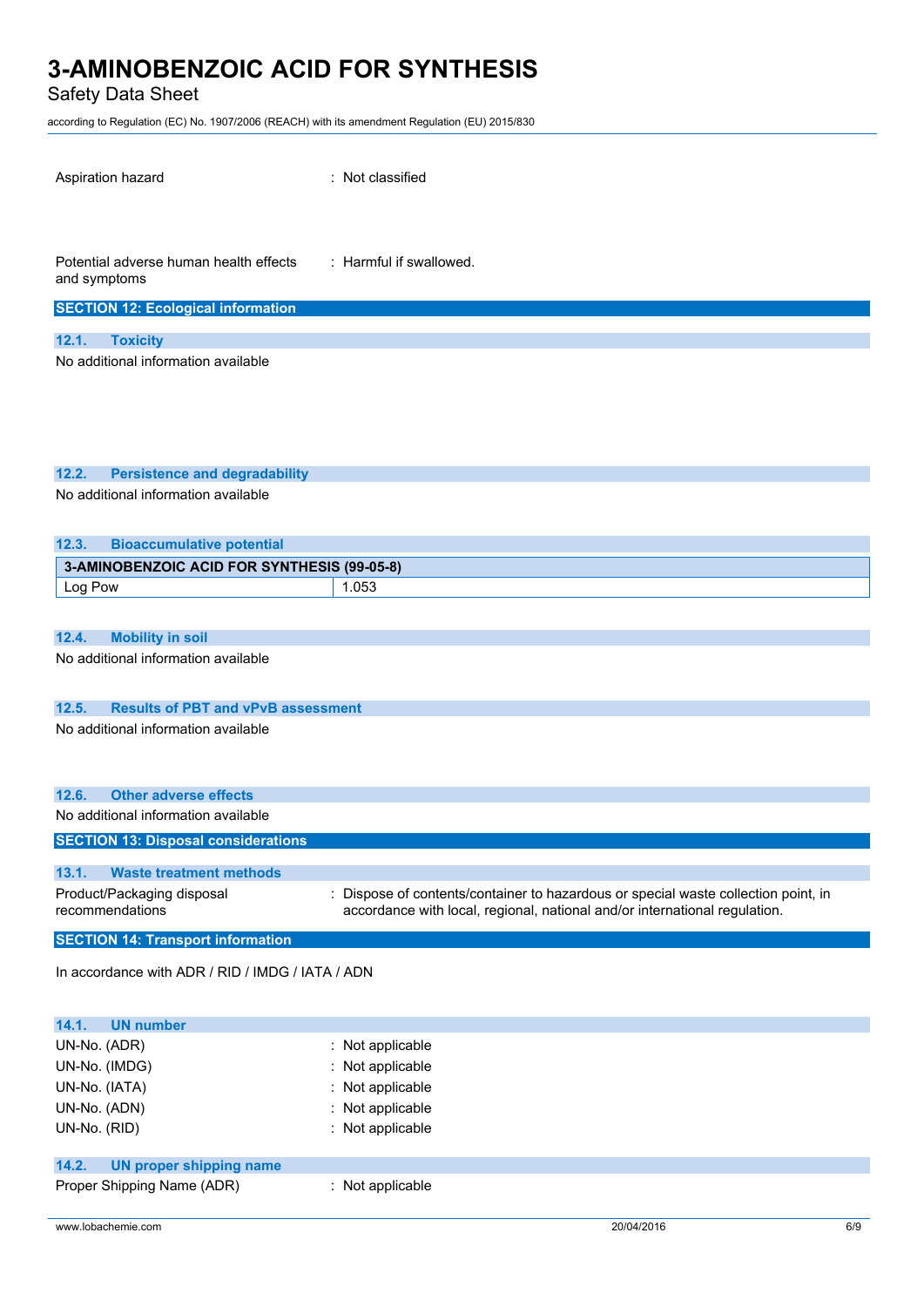## Safety Data Sheet

according to Regulation (EC) No. 1907/2006 (REACH) with its amendment Regulation (EU) 2015/830

| Proper Shipping Name (IMDG)                | : Not applicable                         |
|--------------------------------------------|------------------------------------------|
| Proper Shipping Name (IATA)                | Not applicable                           |
| Proper Shipping Name (ADN)                 | Not applicable                           |
| Proper Shipping Name (RID)                 | : Not applicable                         |
| 14.3.<br><b>Transport hazard class(es)</b> |                                          |
| <b>ADR</b>                                 |                                          |
| Transport hazard class(es) (ADR)           | : Not applicable                         |
| <b>IMDG</b>                                |                                          |
| Transport hazard class(es) (IMDG)          | : Not applicable                         |
| <b>IATA</b>                                |                                          |
| Transport hazard class(es) (IATA)          | : Not applicable                         |
| <b>ADN</b>                                 |                                          |
| Transport hazard class(es) (ADN)           | : Not applicable                         |
| <b>RID</b>                                 |                                          |
| Transport hazard class(es) (RID)           | : Not applicable                         |
| 14.4.<br><b>Packing group</b>              |                                          |
| Packing group (ADR)                        | : Not applicable                         |
| Packing group (IMDG)                       | Not applicable                           |
| Packing group (IATA)                       | Not applicable                           |
| Packing group (ADN)                        | Not applicable                           |
| Packing group (RID)                        | Not applicable                           |
| 14.5.<br><b>Environmental hazards</b>      |                                          |
| Dangerous for the environment              | : No                                     |
| Marine pollutant                           | No                                       |
| Other information                          | : No supplementary information available |

### **14.6. Special precautions for user**

**- Overland transport** No data available

**- Transport by sea**

No data available

**- Air transport** No data available

**- Inland waterway transport**

No data available

**- Rail transport**

No data available

### **14.7. Transport in bulk according to Annex II of MARPOL 73/78 and the IBC Code**

Not applicable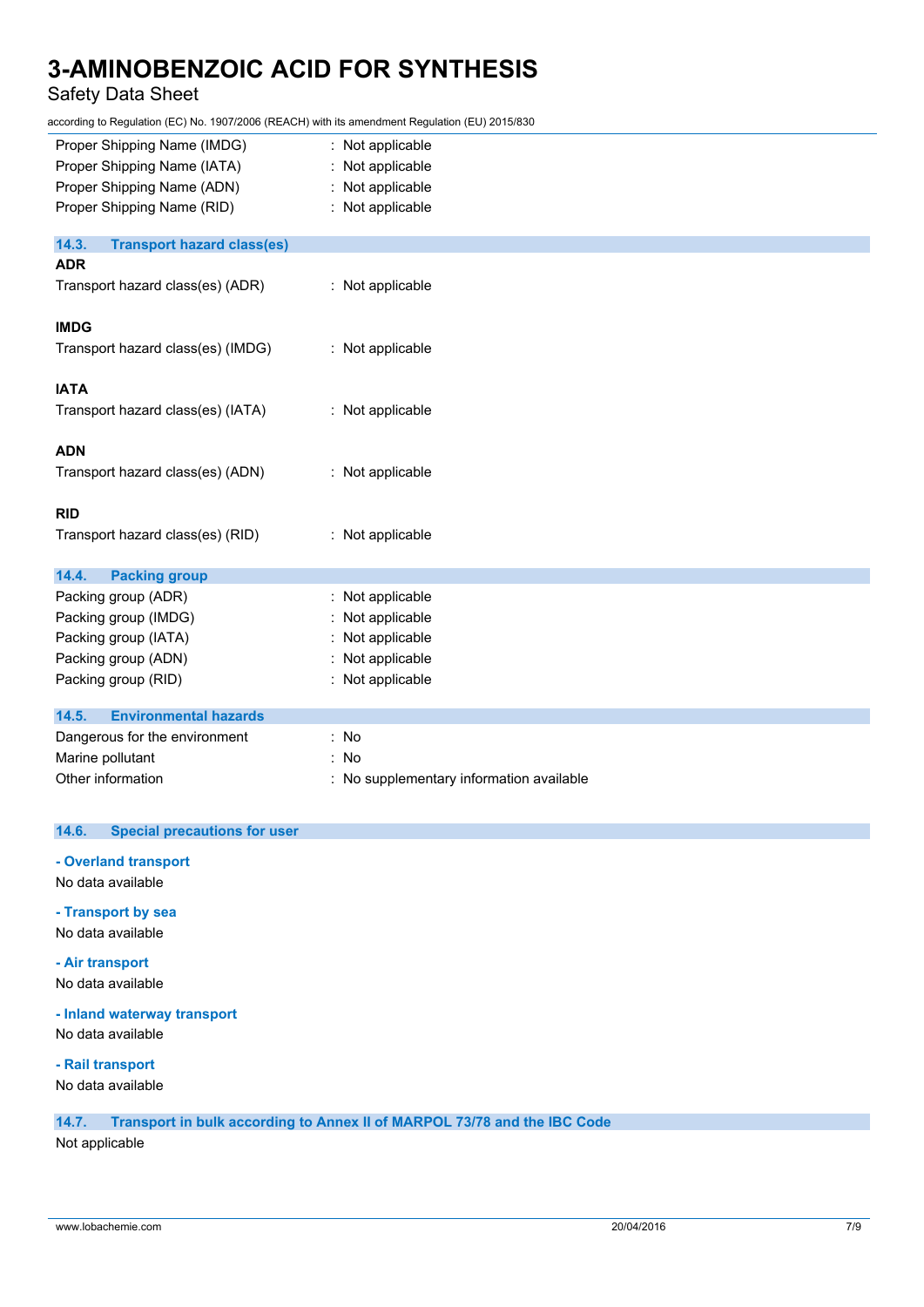Safety Data Sheet

according to Regulation (EC) No. 1907/2006 (REACH) with its amendment Regulation (EU) 2015/830

**SECTION 15: Regulatory information**

**15.1. Safety, health and environmental regulations/legislation specific for the substance or mixture**

### **15.1.1. EU-Regulations**

No REACH Annex XVII restrictions

3-AMINOBENZOIC ACID FOR SYNTHESIS is not on the REACH Candidate List

3-AMINOBENZOIC ACID FOR SYNTHESIS is not on the REACH Annex XIV List

### **15.1.2. National regulations**

### **Germany**

| 12th Ordinance Implementing the Federal<br>Immission Control Act - 12. BlmSchV          | : Is not subject of the 12. BlmSchV (Hazardous Incident Ordinance)          |
|-----------------------------------------------------------------------------------------|-----------------------------------------------------------------------------|
| <b>Netherlands</b>                                                                      |                                                                             |
| SZW-lijst van kankerverwekkende stoffen                                                 | : The substance is not listed                                               |
| SZW-lijst van mutagene stoffen                                                          | : The substance is not listed                                               |
| NIET-limitatieve lijst van voor de<br>voortplanting giftige stoffen – Borstvoeding      | $:$ The substance is not listed                                             |
| NIET-limitatieve lijst van voor de<br>voortplanting giftige stoffen -<br>Vruchtbaarheid | $:$ The substance is not listed                                             |
| NIET-limitatieve lijst van voor de<br>voortplanting giftige stoffen – Ontwikkeling      | : The substance is not listed                                               |
| <b>Denmark</b>                                                                          |                                                                             |
| Recommendations Danish Regulation                                                       | : Young people below the age of 18 years are not allowed to use the product |

|                                     | 15.2. Chemical safety assessment |  |  |
|-------------------------------------|----------------------------------|--|--|
| No additional information available |                                  |  |  |

### **SECTION 16: Other information**

#### Full text of R-, H- and EUH-statements:

| Acute Tox. 4 (Oral) | Acute toxicity (oral), Category 4                                                          |
|---------------------|--------------------------------------------------------------------------------------------|
| Eve Irrit. 2        | Serious eye damage/eye irritation, Category 2                                              |
| Skin Irrit, 2       | Skin corrosion/irritation, Category 2                                                      |
| STOT SE 3           | Specific target organ toxicity — Single exposure, Category 3, Respiratory tract irritation |
| H302                | Harmful if swallowed.                                                                      |
| H315                | Causes skin irritation.                                                                    |